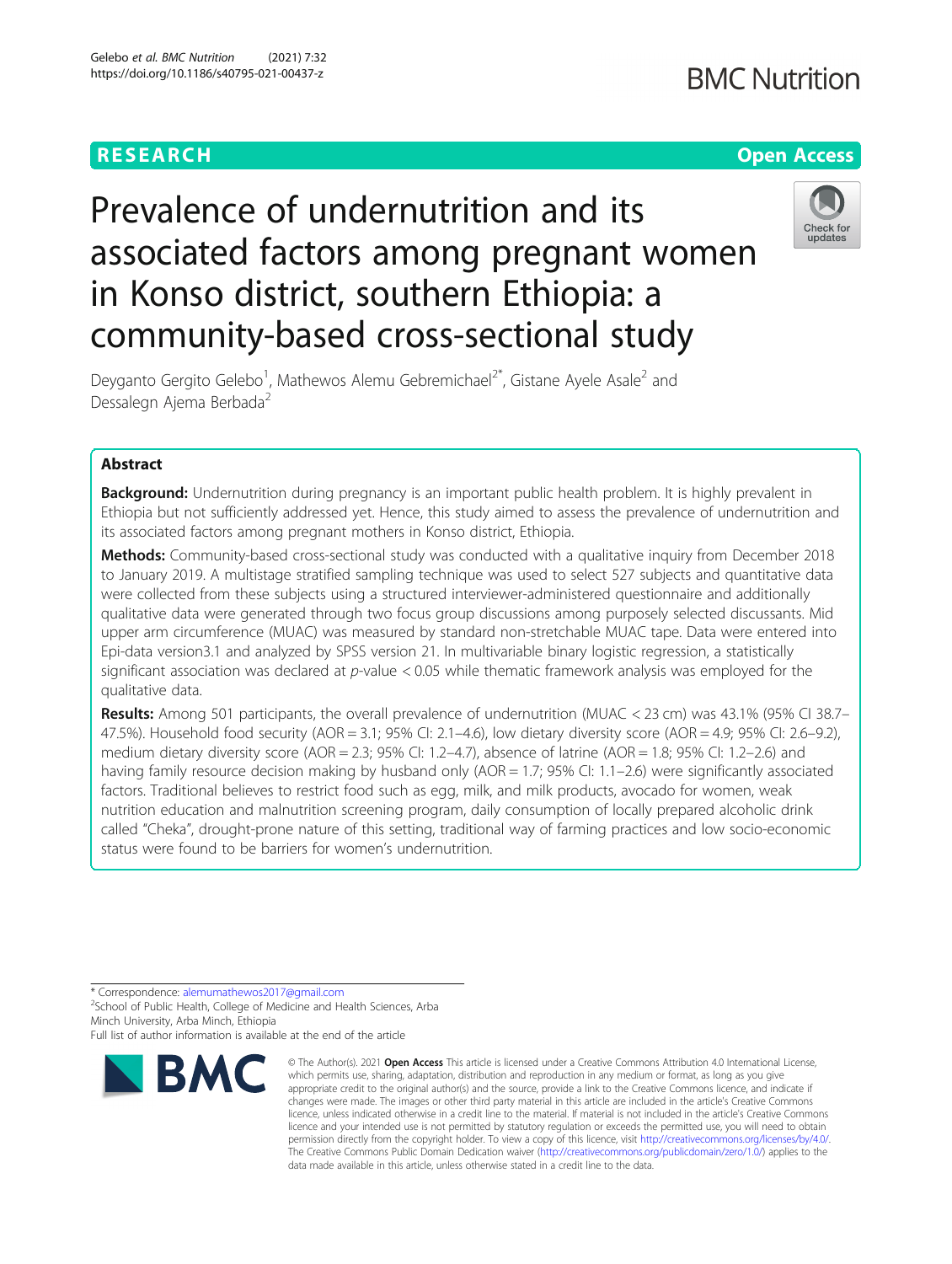**Conclusions:** The prevalence of undernutrition was found to be higher than previously reported findings. Household food security, dietary diversity, latrine availability, family resource decision making, food restrictions, weak maternal nutrition education, and malnutrition screening program, the practice of depending on a local alcoholic drink called "Cheka", drought, traditional way of farming and low socio-economic status were identified factors. Hence, interventions targeting maternal nutrition education, hygiene, and sanitation promotion, household food insecurity improvement strategies should be implemented to improve the nutritional status of pregnant women.

Keywords: Undernutrition, Maternal malnutrition, Pregnant women, Konso, Ethiopia

# Background

Undernutrition is an important public health issue particularly for vulnerable groups including children and women of childbearing age especially pregnant mothers [[1\]](#page-11-0). Undernutrition is a serious global health problem. About 795 million people are undernourished mostly in low and middle-income countries and the problem is most critical during pregnancy [[2\]](#page-11-0). Globally, undernutrition is contributing to the deaths of 3.5 million mothers and under 5 years of age children each year. It is estimated that 13 million children are annually born with IUGR (intrauterine growth retardation), 112 million are underweight secondary to undernutrition during pregnancy [[3,](#page-11-0) [4\]](#page-11-0).

Pregnancy is a critical phase in which mothers need optimal nutrients of good qualities of food to support the developing fetus [\[5](#page-11-0)]. An adequate supply of nutrients and oxygen for the mother to her fetus is one of the factors that are critical for fetal survival. The ability of the mother to provide nutrients for her baby depends upon the nutritional status, body size, and body composition of the mother and all of which are being established throughout the life of her fetus  $[6]$  $[6]$ .

Undernutrition in pregnant mothers is a key contributor to many problems. It makes the women more susceptible to diseases, more risk of having miscarriages, poor fetal growth, low birth weight, infant morbidity, and mortality [[7\]](#page-11-0). It can also cause long-term irreversible and detrimental cognitive-motor and health impairment [[7\]](#page-11-0). In addition to serious consequences of health, the economy can be also affected by undernutrition. The high prevalence of undernutrition can hampers economic growth and preserves poverty both directly, through a loss of productivity due to poor physical condition, and indirectly, through poor cognitive function and learning deficits [[8,](#page-11-0) [9\]](#page-11-0).

Evidence showed that the burden of undernutrition among pregnant women is high. The prevalence of pregnant women's undernutrition in India 5%, China 21%, Sri Lanka 15%, Nigeria 10–40% [[10](#page-11-0)–[12](#page-11-0)]. In Ethiopia, the prevalence of undernutrition in pregnant women varies from 9.2–41.2%. It was reported in Central Refit Valley, Wondogenet District in Ethiopia, Silte zone, Southern Ethiopia, Dessie Northern Ethiopia, Eastern Ethiopia, Gondar town and hospital in Northern Ethiopia, humanitarian setting of Ethiopia, Shashemene, in a rural community in southern Ethiopia, 31.7, 9.2, 21.8, 19.8%, 19.5, 16.2, 14.4, 24, 34, 35.5, and 41.2%, respectively [[13](#page-11-0)– [22\]](#page-11-0). The most acceptable explanation for this wide variation is likely to be the fact that variation in the contextual factors of pregnant women's undernutrition.

Previous studies identified different risk factors for pregnant women undernutrition. These factors were: age, educational status, family size, marital status, social class, the height of the mother, household food insecurity, household asset, homeownership, household saving, financial constraint, ownership of life stock, job loss, and low level of income, gender of household head, cultivated farmland size, inadequate dietary intake, women's knowledge about nutrition, residence, iron supplementation during pregnancy, meal frequency per day, trimester, perceptions imposing dietary restriction on certain food, health status of pregnant mothers, antenatal care service dissatisfaction, and family planning utilization before current pregnancy [\[23](#page-11-0)–[34\]](#page-11-0).

Due to differences in characteristics of socioeconomic, culture, ethnicity, and geographical location, associated factors for undernutrition in pregnant women might not be the same across different regions of Ethiopia. The government of Ethiopia launches a national nutrition program. Maternal nutrition is one of its targets that needs updated data which is essential to develop effective intervention strategies to prevent undernutrition of pregnant women and children. In addition to this, there is limited data on prevalence and factors associated with maternal undernutrition particularly in the southern part of Ethiopia. According to the 2010 E. C Konso district health office report, the prevalence of undernutrition among pregnant mothers was more than 30% [\[35\]](#page-11-0), but the risk factors were not well understood. And also the cultural practices which restrict some important foods during pregnancy are commonly practiced in Konso. Therefore, the undernutrition of pregnant women needs to be assessed in a specific context to develop effective interventions. Hence, this study determined the prevalence of undernutrition and its associated factors among pregnant women in Konso district, Southern Ethiopia.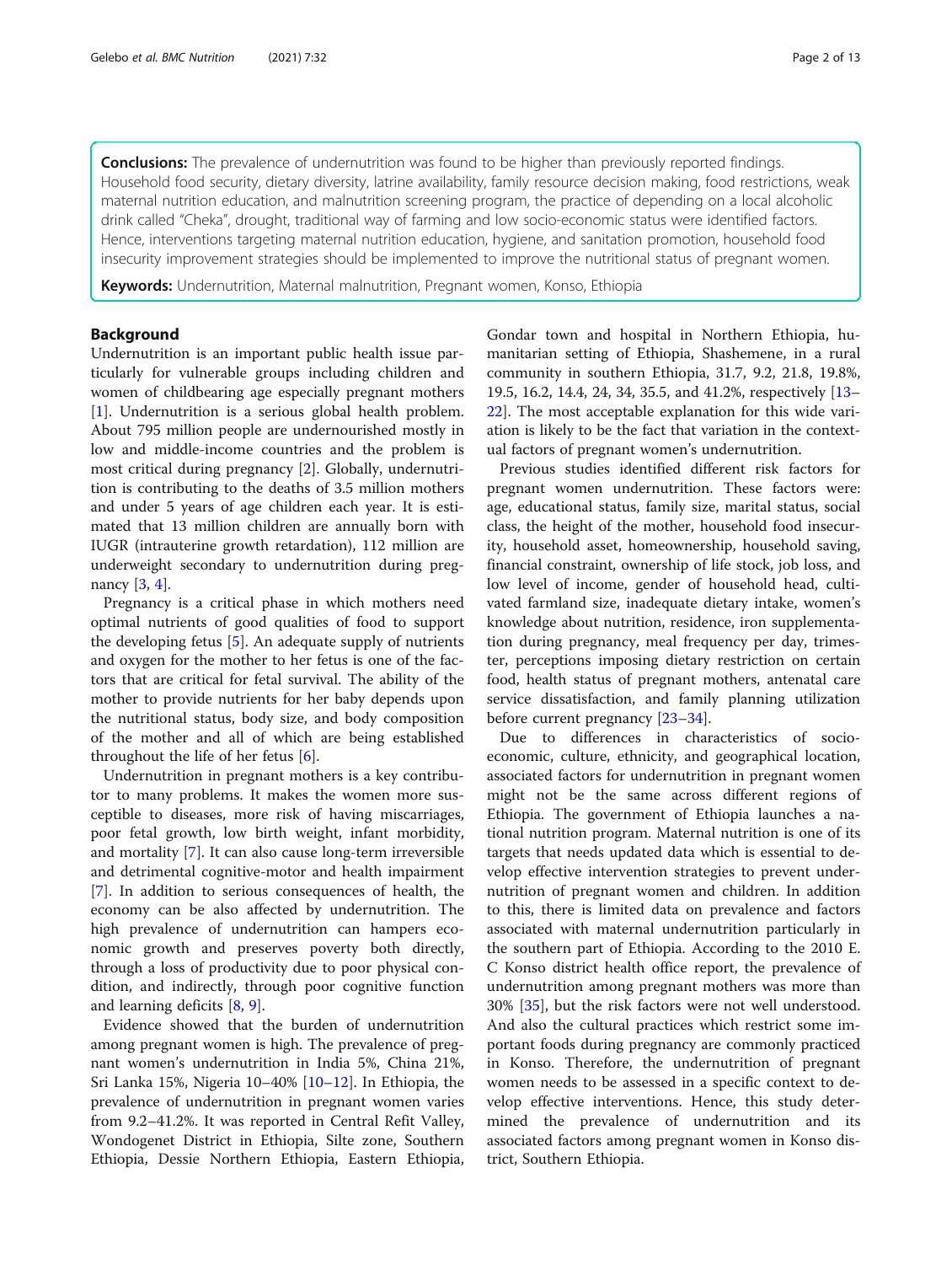# Methods

#### Study area, study design, and study period

The community-based cross-sectional study design with focus group discussion (FGD) was conducted in Konso District from 1st December 2018 to 31st January 2019. Konso District is located 595 Kilometers from Addis Ababa (capital city of Ethiopia) and 365 km from Hawassa (the capital city of the south region). Based on the Konso district administrative population profile the district has a total population of 270,837 from this 132, 710 male and female 138,127. The District has 50 health posts, 11 health centers, and 1 primary hospital, and 25 private clinics which are providing health services for the community.

#### Population

The source population of this study was all pregnant women in Konso District. The study population was all pregnant women in the selected Kebeles (small administrative unit in Ethiopia) of Konso District. All pregnant women who were residents of the Konso district for at least 6 months or above were included in the study whereas those pregnant women who were seriously ill, those who had hand deformity were excluded.

#### Sample size determination and sampling technique

The sample size was computed using single population proportion formula; considering 95% confidence level, 5% margin of error, 1.5 design effect, 31.8% hypothesized prevalence of undernutrition among pregnant women which has been taken from a study conducted in the central rift valley of Ethiopia [\[15](#page-11-0)] and by adding 5% none response rate the final sample size for this study was 527. A multi-stage stratified sampling which was followed by a systematic sampling technique was applied to reach each study participant. The kebeles in the district were stratified into rural and urban. One urban and eight rural Kebeles were selected by using the lottery method from a total of forty-one kebeles in the Konso district. Then by using health extension workers housing registration, the total number of households with pregnant women (2277) was accessed and the sampling interval was calculated. Finally, households with eligible pregnant women were selected using a systematic random sampling technique. For those households with more than one pregnant woman, one pregnant woman was selected by using the lottery method. Data collators visited the house on the next day when the pregnant women were not available at home and the pregnant women who were not available during the second visit were recorded as non-response, and then nearby household was considered.

#### Qualitative sampling procedure

Two FGD were conducted with 12 subjects in each group who were purposively selected. A situational analysis was done before conducting the focus group discussion (FGD) to minimize errors in the selection of participants. The key informants were a case team leader for maternal health and a supervisor assigned for each Kebele and agricultural expert (agriculture and natural resource head). In each FGD pregnant women, their husbands, and health extension workers participated. To minimize the possible bias in a selection of the study participants, we made sure to emphasize that we want a group of people that can express a range of views, to be able to have a proper discussion. A smooth discussion environment was created and we tried to encourage communication and interaction during the focus group discussion in every possible way. FGDs were held in a neutral setting which encourages participants to express their views freely. We made sure that there were no disturbances, adequate lighting, and ventilation as it was the hottest season during the data collection period, and also there were cold beverages including water. Materials that were necessary to conduct the focus group discussion (FGD) were prepared before a discussion like the FGD guideline, voice recorders, notebooks, pen, and pencils. To create a conducive discussion area, the chairs were arranged in a circle.

### Study variables

The dependent variable in this study was undernutrition among pregnant women. The independent variables were: Socio-demographic factors:-age, marital status, husband education maternal education, family size, polygamy. Maternal related factor: - parity, family planning utilization before current pregnancy, birth interval, receiving iron supplementation, ANC follows up, ANC satisfaction, Nutrition knowledge, Illness, History of abortion, History of stillbirth, dietary diversification (24-h recall), meal frequency, Socio-Cultural factors: -food taboo and food restriction during pregnancy, decision making on household assets, family stable food. Economic factors:-Family source of food, farmland ownership, employment (maternal& husband job) status, household income, wealth index. Hygiene and sanitation-related factors:-access to water and sanitation facilities, such as latrine availability & utilization, family source of water, distance to get water. Food Security-related factors - food accessibility and availability.

# Data collection tool and procedure

An interviewer-administered structured questionnaire was used to collect the data for the quantitative part of the study and qualitative data was collected using two focus group discussions (FGDs). The tool included: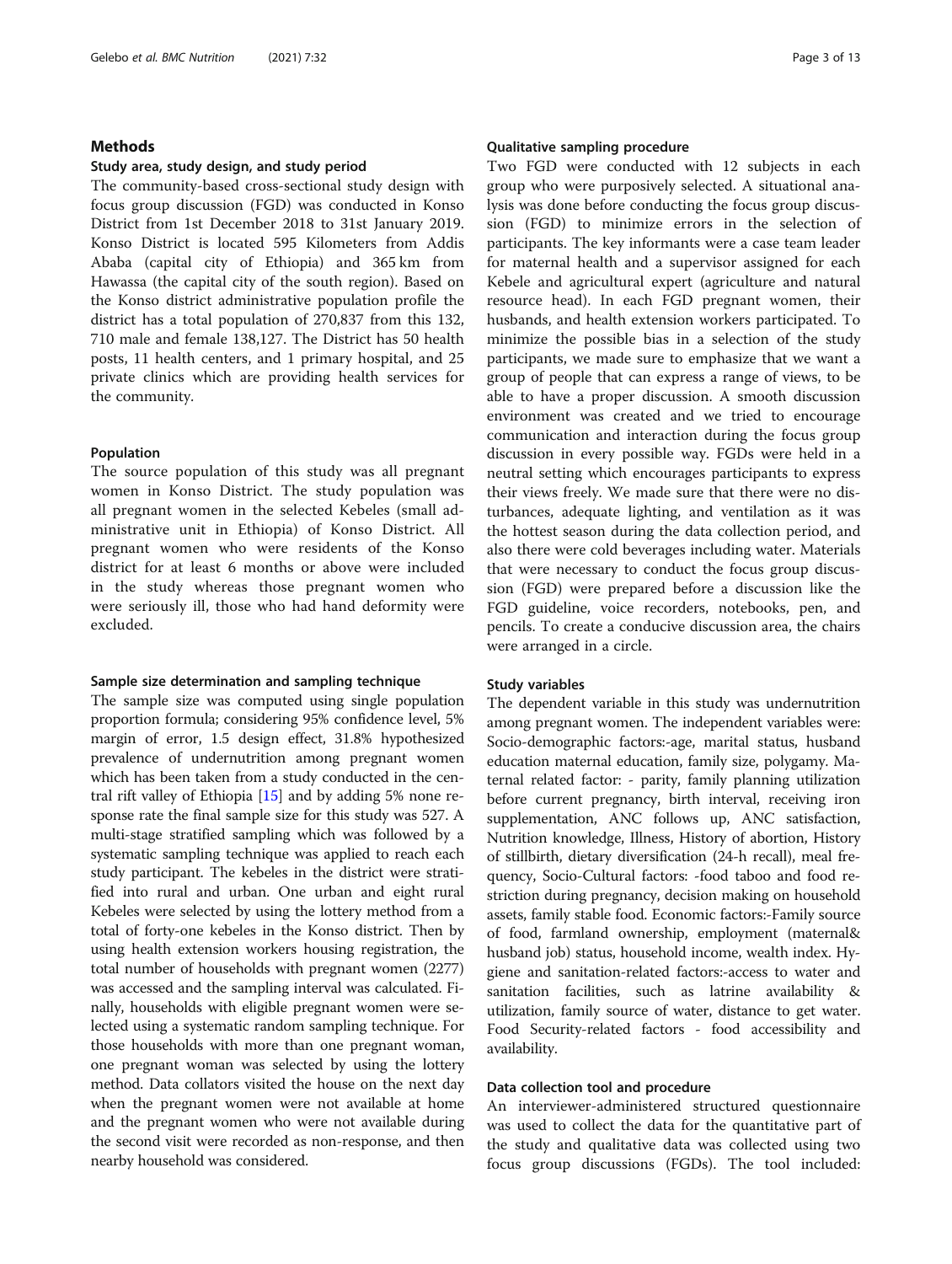Socio-demographic factors adapted from the Ethiopian demographic and health survey (EDHS 2016) [\[36](#page-11-0)], Maternal related factor, Socio-Cultural factors, Economic factors, Hygiene and Sanitation related factors, and food Security related factors.

To determine the nutritional status of pregnant mothers, MUAC (mid-upper arm circumference) was used. Mid upper arm circumference of the left arm was measured triplicate using a non-stretchable standard MUAC tape to the nearest 0.1 cm with no clothing on the arm. The mean of triplicate measurement was taken. The value of MUAC below 23 cm was considered as undernourished and MUAC ≥23 cm was considered as normal nutritional status [\[34,](#page-11-0) [37\]](#page-11-0).

Dietary diversity information of individual respondents was collected using the 24-h recall method and women dietary diversity score model questionaries' of nine food groups with food listing method in which list of food items replaced by common foods in local context included in the questioner [[38](#page-11-0)].

Household food security was measured by the household food insecurity access scale (HFIAS) which is an adopted approach in estimating the prevalence of food insecurity in the united states (USA) and was used to estimate the food insecurity among study participants [\[39](#page-11-0)]. HFIAS prevalence indicator categorizes households into four levels of food security as food secure, mildly, moderately, and severely food insecure [[25\]](#page-11-0). HFIAS yes or no questions were used to collect information on the food security status of the household followed by the occurrence of the situation if the response is yes [[39\]](#page-11-0). For the occurrence of once or twice, it was recorded as rarely if the occurrence is 3–10 times it was categorized as sometimes and if the occurrence was more than ten times in the past 4 weeks it was categorized as often [[26,](#page-11-0) [40\]](#page-11-0).

Purposively selected subjects participated in the two focused group discussions for qualitative data. The composition of focus group discussion participants was, pregnant mothers, elders or mother's inlow, and their husbands, health extension workers were engaged in the discussion separately to facilitate the expression of opinions without fear and a key informant interview was held with the health department head and agricultural expert (agriculture and natural resource head). The discussion was conducted at community meeting places, and the information was collected using open-ended questions. Note-taking and tape recording were used to document the appropriate information and detect redundant responses. Identified redundant responses were considered to be saturated and removed every evening after triangulation the day work during preliminary analysis.

#### Data quality assurance

To assure data quality, training was given to data collectors and supervisors before data collection. The data collection tool was pre-tested in 5% of the sample size. The pretest was conducted on individuals having similar characteristics of the study in Kebele which was not selected in this study. After the pre-test, the instrument was modified accordingly. Supervisors supervised the data collection process and checked the completeness of the questionnaire daily. Besides, principal investigators carefully cleaned the data and entered collected data into computer software.

# Data processing and analysis

Epi-data version 3.1 statistical software was used for data entry and exported to SPSS version 21 for analysis. Descriptive statistics like mean, standard deviation, frequencies, and percentages were computed. Bivariable and multivariable logistic regression was used to determine the degree of association between independent and dependent variables. All variables with a  $p$ -value less than 0.2 in the bivariable analysis were entered into a multivariable logistic regression. The presence of an association between dependent and independent variables was checked with an adjusted odds ratio with 95% confidence intervals. Then the statistical significance was declared at a p-value less than 0.05 and adjusted odds ratio interval which excluded one. Assumption of logistic regression such as; meaningful coding, multicollinearity, and outliers checking was done before logistic regression model analysis. Multicollinearity was also checked by using Variance inflation factors and Tolerance test. The Hosmer-Lemeshow tests were checked to assess the goodness-of-fit model and it was a good fit( $p$ -value > 0.05). The wealth index of individual respondent families was also analyzed by using principal component analysis.

# Results

#### Socio-demographic characteristics of the respondents

From the total of 527 pregnant women, 501 participated in this study making the response rate 95%. The mean age of the respondents was  $28.4 \pm 5.3$  years, range between 18 and 45 years, and the majority of the study subjects were age between 25 and 34 years. Regarding the marital status, 486(97%) of the study participants were married and living with their husbands and the rest were unmarried. Among the total, 92(18.4%) of the pregnant women had husbands who have another wife or polygamous. The average family size of the study subjects was  $5.9 \pm 2.8$ , with a maximum family size of 14 and a minimum of 2. The majority 335 (66.8%) of the study participants were Protestants religious followers, 95(18.9%) were Orthodox and the rest were traditional believers.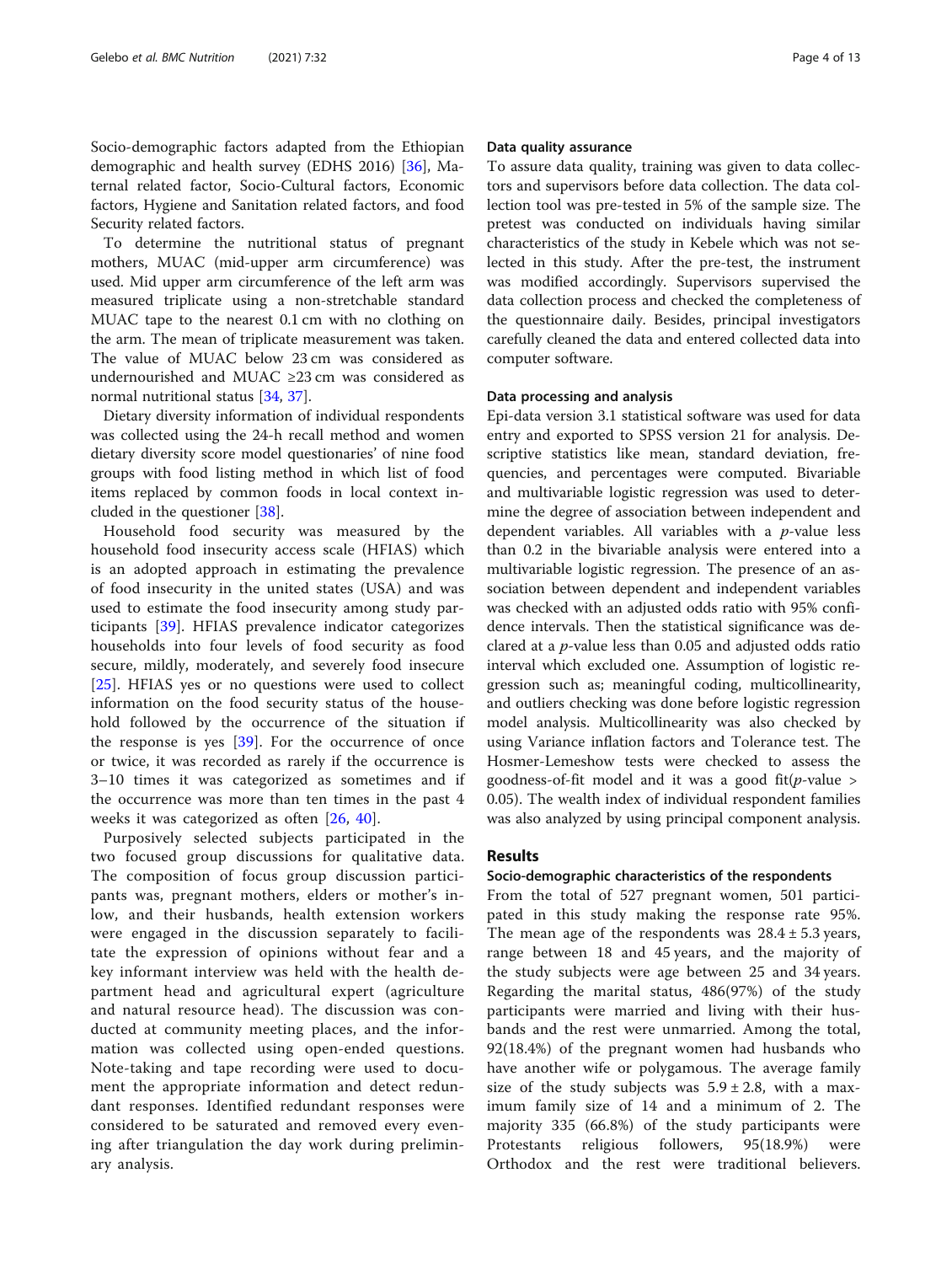# **Table 1** Sociodemographic characteristics of respondents in Konso district, southern Ethiopia 2019 ( $n = 501$ )

| Variable                                  | Category            | Frequency | Percent (%) |
|-------------------------------------------|---------------------|-----------|-------------|
| Marital status                            | Married             | 486       | 97.0        |
|                                           | Unmarried           | 15        | 3.0         |
| Age of women in years                     | $18 - 24$           | 103       | 20.5        |
|                                           | $25 - 34$           | 323       | 64.5        |
|                                           | $35 - 45$           | 75        | 15.0        |
| Family size in number                     | $2 - 5$             | 249       | 49.7        |
|                                           | $6 - 8$             | 170       | 33.9        |
|                                           | $\geq 9$            | 82        | 16.4        |
| Religion                                  | Protestant          | 335       | 66.9        |
|                                           | Orthodox            | 95        | 19.0        |
|                                           | Cultural believers  | 71        | 14.2        |
| Women's educational status                | Illiterate          | 341       | 68.1        |
|                                           | Can read and write  | 54        | 10.8        |
|                                           | Primary education   | 68        | 13.6        |
|                                           | Secondary and Above | 38        | 7.6         |
| Husband educational status                | Illiterate          | 273       | 54.5        |
|                                           | Can read and write  | 67        | 13.4        |
|                                           | Primary education   | 61        | 12.2        |
|                                           | Secondary and Above | 100       | 20.0        |
| Women's occupational status               | Farmer              | 397       | 79.2        |
|                                           | Merchant            | 42        | 8.4         |
|                                           | Daily worker        | 40        | 8.0         |
|                                           | Government worker   | 22        | 4.4         |
| Husband's occupational status             | Farmer              | 359       | 71.7        |
|                                           | Merchant            | 44        | 8.8         |
|                                           | Daily worker        | 44        | $8.8\,$     |
|                                           | Government worker   | 54        | 10.8        |
| Husbands with two or more wives.          | Yes                 | 92        | 18.4        |
|                                           | No                  | 409       | 81.6        |
| Average family income (Ethiopian birr)    | $<500$              | 350       | 69.9        |
|                                           | 500-1000            | 63        | 12.5        |
|                                           | 1001-1500           | 23        | 4.6         |
|                                           | $>$ = 1501          | 65        | 12.9        |
| Decision-making power on households asset | Husband only        | 183       | 36.5        |
|                                           | Wife only           | 14        | 2.7         |
|                                           | Husband and wife    | 304       | 60.6        |
| Wealth index                              | Poor                | 392       | 78.2        |
|                                           | Medium              | 67        | 13.4        |
|                                           | Rich                | 29        | 5.8         |
|                                           | Very rich           | 13        | 2.6         |

Regarding educational status, 341(68.1%) were illiterate, 54(10.8%) were can read and write, 68(13.6%) were primary, and 38(7.6%) were secondary and above educational status (Table 1).

# Food security status

Regarding the food security status of the household of the study subjects, about 244(44.7%) were food secured families but the rest are food insecure (Fig. [1](#page-5-0)).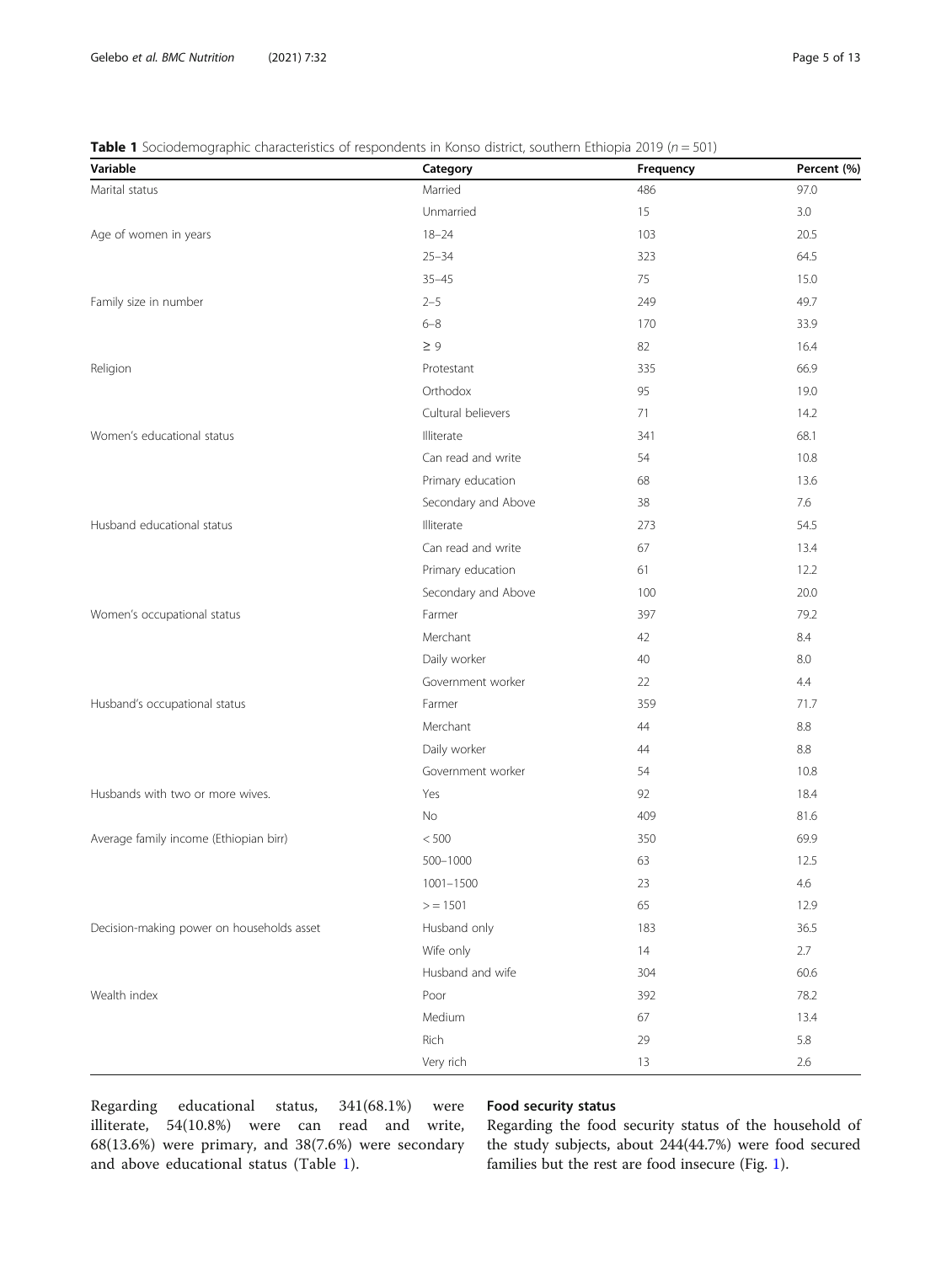<span id="page-5-0"></span>

# Maternal related characteristics of respondents

A total of 359 (71.6%) of mothers received pregnancyrelated nutrition information from health professionals and health extension workers. Regarding meal frequency, 42(8.4%) reported eating once a day, 302(60.2%) of them had reported eating three times and more a day. The majority of 432(86.3%) of the study participants were multigravida whereas only 69(13.7%) were primigravida. Regarding gestational age 46(9.2%) were in the first trimester and 304(60.7%) of pregnant mothers were in third trimesters of gestational age.

From total undernutrition cases, more than 50 % of mothers or 134(62.0%) are reported from mothers in third trimester gestational age. Regarding the birth interval, 141(28.1%) of mothers reported that the interval between children is below 24 months and the rest was above 24 months or more. A total of 336(67.1%) women reported that they used the modern family planning method before their current pregnancy and 105(20.9%) of women reported that the current pregnancy was not intended. A total of 34(6.8%) had a history of stillbirth and the rest 467(93.2%) did not experience stillbirth.

| <b>Table 2</b> Maternal related characteristics of respondents in Konso district, southern Ethiopia 2019 ( $n = 501$ ) |  |
|------------------------------------------------------------------------------------------------------------------------|--|
|------------------------------------------------------------------------------------------------------------------------|--|

| Variable                                      | Category      | <b>Undernutrition</b> |             |             |  |
|-----------------------------------------------|---------------|-----------------------|-------------|-------------|--|
|                                               |               | <b>Yes</b>            | No          |             |  |
| Number of pregnancy                           |               | 29 (5.8%)             | 40 (8.0%)   | 69 (13.8%)  |  |
|                                               | $2 - 5$       | 140 (27.9%)           | 186 (37.1%) | 326 (65.1%) |  |
|                                               | $\geq 6$      | 47 (9.4)              | 59((11.8%)  | 106 (21.2%) |  |
| Historyof family planning utilization         | Used          | 70 (14.0%)            | 95 (19.0)%  | 165 (32.9%) |  |
|                                               | Not used      | 146 (29.1%)           | 190 (37.9%) | 336 (67.1%) |  |
| Received nutrition information                | Yes           | 154 (30.7%)           | 205 (40.9%) | 359 (71.7%) |  |
|                                               | No            | 62 (12.4%)            | 80 (16.0%)  | 142 (28.3%) |  |
| Gestational age                               | 1st trimester | 19 (3.7%)             | 40 (8.0%)   | 69 (13.8)   |  |
|                                               | 2nd trimester | 63 (12.6%)            | 186 (37.1%) | 326 (65.1%) |  |
|                                               | 3rd trimester | 134 (26.7%)           | 59((11.8%)  | 106 (21.2%) |  |
| Knowledge of additional meal during pregnancy | Yes           | 170 (33.9%)           | 225 (44.9%) | 395 (78.8%) |  |
|                                               | No            | 46 (9.2%)             | 60 (11.9)   | 106 (21.2%) |  |
| Antenatal attendance                          | Yes           | 244 (48.7%)           | 180 (35.9%) | 424 (84.6%) |  |
|                                               | No            | 41 (8.2%)             | 36 (7.2%)   | 7715.4%)    |  |
| History of still birth                        | Yes           | 14 (2.8%)             | 20 (4%)     | 34 (6.8%)   |  |
|                                               | No            | 270 (53.9%)           | 197 (39.3%) | 467 (93.2%) |  |
| Received iron during ANC                      | Yes           | 225 (44.9%)           | 170 (33.9%) | 395 (78.8%) |  |
|                                               | No            | 60 (12%)              | 46 (9.2%)   | 106 (21%)   |  |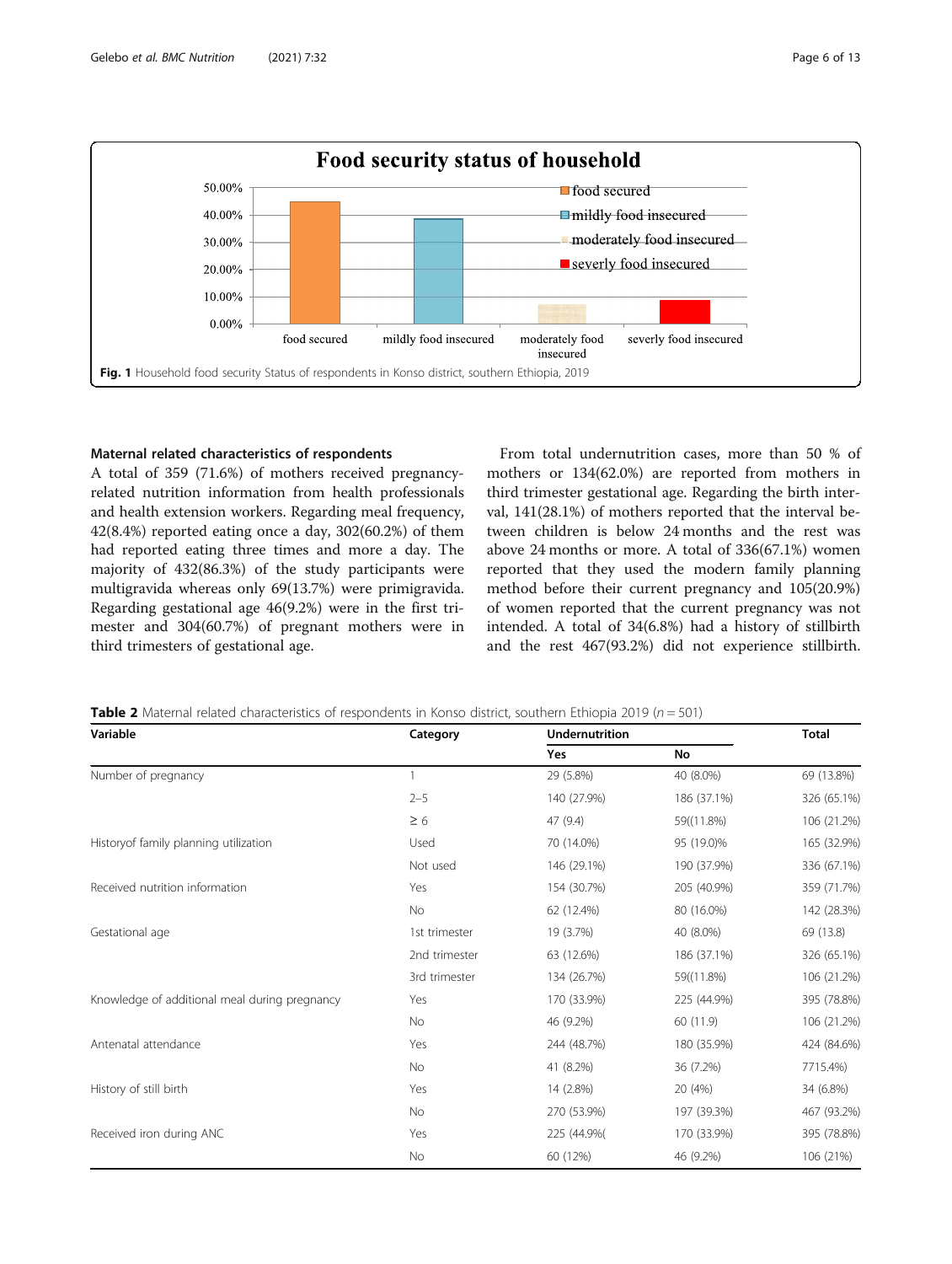Those mothers had a history of abortion were 41(8.2%) and the rest had never experienced abortion. Regarding ANC attendance majority of 339(67.7%) of women attended antenatal clinic twice or more and 61(12.2%) of pregnant mothers never attended ANC clinic (Table [2](#page-5-0)).

#### Dietary diversity score

According to the dietary diversity assessment result, the majority (54.9%) of women scored low dietary diversity score or DDS and the rest met the standard dietary diversity score criteria of medium and high (Fig. 2). From food groups consumed in the previous 24 h, a total of 399 (79.7%) consumed starch staples (grains, white roots and tuber, and plantains), 185 (36.9%) pulses (beans, peas, and lentils), 275 (54.9%) nuts and seeds, 85 (16.9%) dairy, 76(15.2%) meat, poultry, and fish, 21(0.4%) eggs, 83 (16.6%) dark green leafy vegetables, 79(15.8%) other vitamin A-rich fruits and vegetables, 2028 (45.5%) other vegetables and 195 (38.9%) other fruits.

### WASH-related characteristics of study participants

According to the water, hygiene, and sanitation status of the study subjects, 230(45.9%) households did not have pit latrine and the latrine coverage was only 54.1%. Regarding time taken to fetch water, 134(26.7%) of mothers were traveling 1 h and more to get water and 188(37.5%) mothers were traveling less than 30 min to get water. The majority 190 (37.9%) of respondents was using the river as a source of water followed by communal water point (Table [3](#page-7-0), Fig. [3\)](#page-7-0).

# Prevalence of undernutrition among the study participants

The result of this study found, 216(43.1%) (95% CI: 38.8%- 47.5) of the pregnant women were undernourished

(MUAC < 23 cm) and those with MUAC greater than or equal to  $23 \text{ cm}$  were  $285(56.9%)$  (Fig. [4](#page-8-0)). The mean MUAC was  $22.9 \pm 1.4$  (SD), the minimum and maximum MUAC for the study subject was 18 cm and 26 cm respectively.

# Factors associated with undernutrition

Both Bivariable and multivariable logistic regression analyses were employed. In the bivariable analysis variables such as religion, marital status, mothers occupational status, husbands occupational status, average family income, source of water, resource decision making power on the household asset, household food security status, history of stillbirth, knowledge of additional meal during pregnancy, latrine availability, dietary diversity score, and iron supplementation was significantly associated with undernutrition. Variables with a *p*-value of  $< 0.25$ in the bivariable logistic regression analysis were entered into multivariable logistic regression analysis.

In multivariable analysis, household food insecurity  $(AOR = 3.1; 95\%CI: 2.1–4.6)$ , low dietary diversity score (AOR = 4.9; 95%CI: 2.6–9.2), medium dietary diversity score  $(AOR = 2.3; 95\%CI: 1.2–4.7)$ , absence of household latrine  $(AOR = 1.8; 95\%CI: 1.2–2.6)$  and having family resource decision making by husband only  $(AOR = 1.7)$ ; 95%CI: 1.1–2.6) were significantly associated with undernutrition (Table [4](#page-8-0)).

### Focus group discussion

Focus group discussion was held with 12 participants in each two FGD from different community groups such as pregnant mothers, husbands of pregnant mothers, mother in-low, and elders. Different barriers related to pregnant mother's nutrition in the study area were explored during the focus group discussion session.

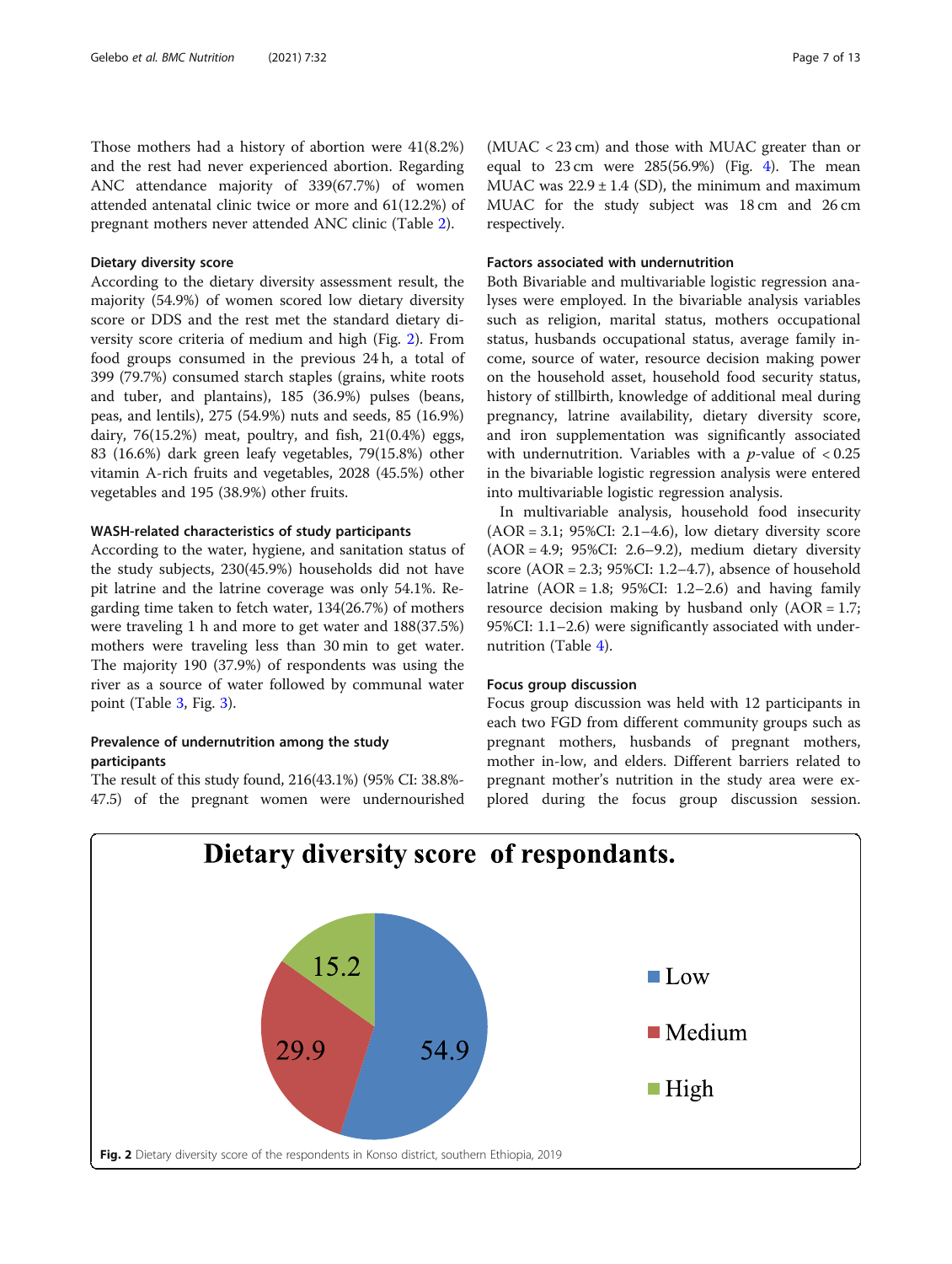<span id="page-7-0"></span>**Table 3** WASH-related Factor of respondents in Konso district, southern Ethiopia, 2019 ( $n = 501$ )

| Variable             | Category              | <b>Undernutrition</b> | <b>Total</b> |             |
|----------------------|-----------------------|-----------------------|--------------|-------------|
|                      |                       | Yes                   | No           |             |
| Place of defecation  | <b>Bush</b>           | 103 (20.6%)           | 101 (20.15%) | 204 (40.7%) |
|                      | Community pit         | 16 (3.2%)             | 10 (2.0%)    | 26 (5.2%)   |
|                      | Use their own latrine | 97 (19.4%)            | 174 (34.7%)  | 271((54.1%) |
| Latrine availability | Yes                   | 99 (19.8%)            | 172 (34.3%)  | 271 (54.1%) |
|                      | No.                   | 117 (23.4%)           | 113 (22.6%)  | 230 (45.9%) |
| Time to fetch water  | $< 30$ min            | 80 (15.9%)            | 108 (21.6%)  | 188 (37.5%) |
|                      | 30-60 min             | 76 (15.2%)            | 103 (20.6%)  | 179 (35.7%) |
|                      | $\geq 60$ min         | 60 (11.9%)            | 74 (14.8%)   | 134 (26.7%) |

Responses were coded and categorized by content with thematic analysis. These were: food restrictions, cultural believe related barriers, food production-related barriers, and food diversification practice-related barriers (Table [5\)](#page-9-0).

# Discussion

The purpose of this study was to assess the prevalence and associated factors of undernutrition among pregnant women in Konso district, southern Ethiopia. This study found that four in every ten pregnant women were undernourished. Household food security status, dietary diversity, latrine availability, family resource decision-making were significant determinants of undernutrition. Food restriction practices, weak nutrition education and malnutrition screening program, the practice of depending on a local alcoholic drink called "Cheka", drought, raindependent farming practices, and low socioeconomic status were identified barriers from qualitative data.

The current study found that the prevalence of undernutrition in pregnant women was 43.1% (95% CI: 38.8%- 47.5). This finding was in agreement with the reported result from a rural community in southern Ethiopia which was  $41.2\%$  [[22\]](#page-11-0). The result of this study was higher than those studies conducted in other areas of Ethiopia, 31.8% in Central Refit Valley [[15\]](#page-11-0), 9.2% in Wondogenet District southern Ethiopia [[16](#page-11-0)], 21.8% in Silte zone southern Ethiopia [[17\]](#page-11-0), 19.8% in Dessie town, northeastern Ethiopia [[14\]](#page-11-0), 19.5% in Eastern Ethiopia [[13\]](#page-11-0), 24% in humanitarian setting in Ethiopia [[18](#page-11-0)], 16.2% in Gondar hospital [\[20](#page-11-0)] and 14% in Gondar town [\[21](#page-11-0)]. The discrepancy might be due to differences in sociodemographic characteristics, geographical variation, cultural beliefs such as food taboos, poor nutritional intervention programs in the Konso district. Another possible reason may be due to a difference in the season of studies conducted.

The finding of this study was also higher than the report from Madagasgar, a systematic review in Africa, South Sudan, Kenya, China, India, Sri Lanka, Nigeria, 9, 18.9, 19.3, 23.5, 11.8, 5, 15, and 10%, respectively [[11](#page-11-0), [12](#page-11-0), [24,](#page-11-0) [27](#page-11-0), [41](#page-11-0)–[44\]](#page-11-0). This variation might be due to differences in MUAC cut of value, and the socio-culture distinctions between Ethiopia and the other counties.

The household food security status was significantly associated with pregnant women undernutrition. The odds of undernutrition among pregnant women who had family food insecurity status were three times higher than with those women who had secured family food

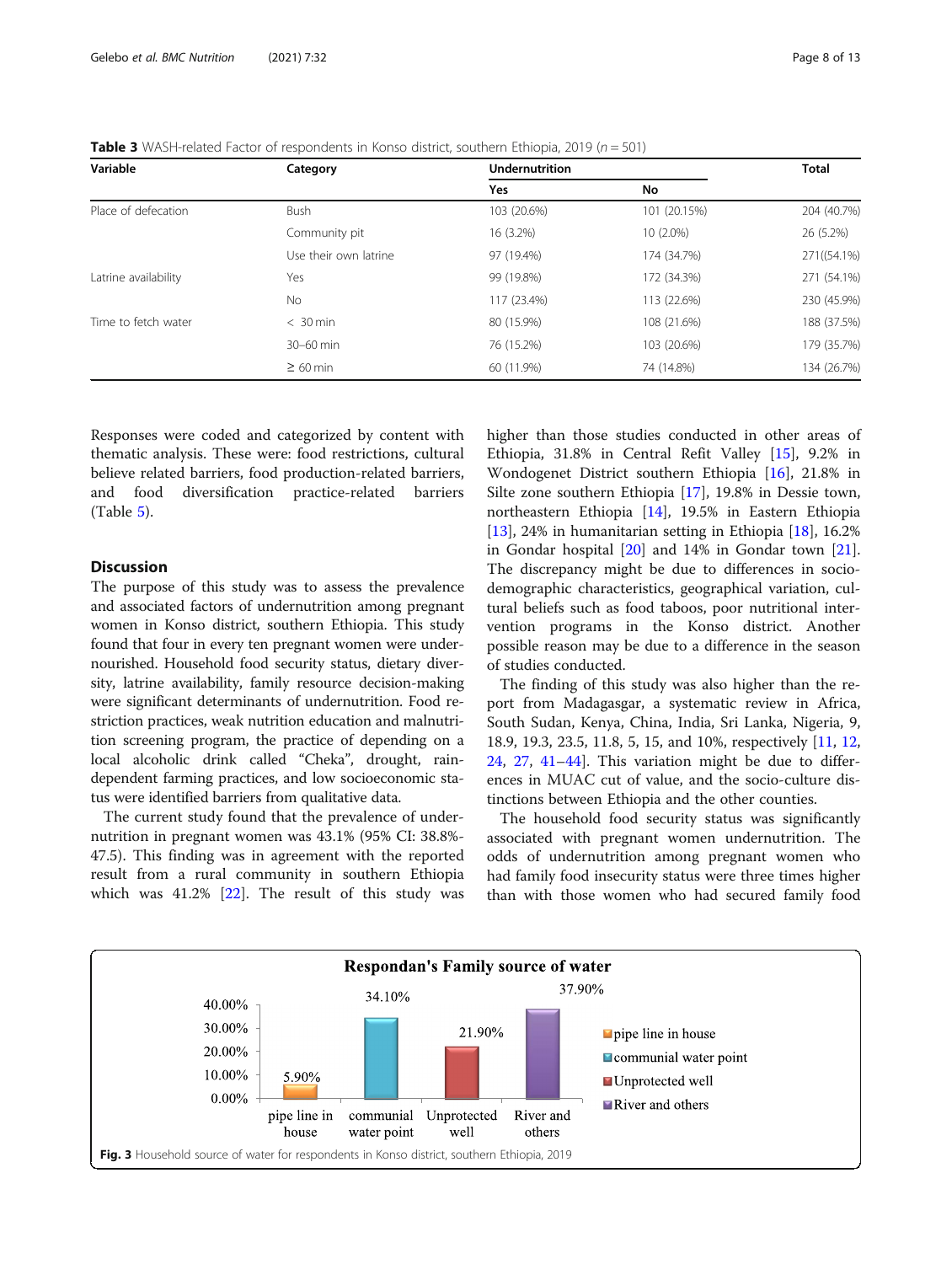<span id="page-8-0"></span>

(AOR = 3.1; 95% CI: 2.1–4.6). This finding is similar to the previous study conducted in Gambella and Arbaminch Zuria Woreda Ethiopia [[45,](#page-11-0) [46](#page-11-0)]. This could be possibly due to that family food shortage usually results in a lack of daily nutritional requirements and poor dietary intake leading to undernutrition of women. This finding was also consistent with the information given from one key informant: - "… The area is drought-prone and frequently affected by drought. The farming is raindependent and the rainfall pattern is erratic every year, the soil is seriously degraded and the landholding size is also very small which is 0.25-0.5hector per household which cannot adequately be the source for family food" Agriculture and natural resource office head.

Dietary diversity score was one of the factors significantly associated with undernutrition among pregnant mothers. The odds of undernutrition among pregnant women with low dietary diversity score were about five times higher when compared with those women with high dietary diversity score (AOR = 4.9; 95% CI: 2.6–9.2) and the odds of undernutrition among pregnant women with medium dietary diversity score were two times higher when compared with those women with high dietary diversity score ( $AOR = 2.3$ ; 95% CI: 1.2–4.7). This result is in line with the study conducted in Gambella Ethiopia [\[45](#page-11-0)]. This might be because mothers who have a practice of food diversity will get the different nutrients from different diets and this might cause them to be well-nourished than those with less than average dietary diversity score.

The result was also consistent with data from focus group discussion; the traditional belief that restricts the consumption of some parts of foods with high proteins and energy-providing foods such as butter, milk, milk products, egg, and avocado during pregnancy. As one of the participants said:- "… Culturally, pregnant women are not allowed to eat egg, buttermilk, other milk products, and Avocado during pregnancy. The reason why it is not allowed to eat the list of food items above is, we believe when the pregnant mother ate these foods, the baby became very big and our fear is the mother will face difficulty in childbirth." 31 years old FGD Participant.

| <b>Variables</b>               | Category     | <b>Undernutrition</b> |                | <b>COR</b>        | <b>AOR</b>       | P-value |
|--------------------------------|--------------|-----------------------|----------------|-------------------|------------------|---------|
|                                |              | <b>Yes</b>            | No             | (95%CI)           | (95% CI)         |         |
| Household food security status | Secured      | 62                    | 162            | Ref.              |                  |         |
|                                | Not secured  | 154                   | 123            | $3.3(2.3-4.7)$    | $3.1(2.1-4.6)$   | < 0.001 |
| Dietary diversity score        | Low          | 148                   | 127            | $4.7(2.6 - 8.4)$  | $4.9(2.6-9.2)$   | < 0.001 |
|                                | Medium       | 53                    | 97             | $2.2(1.2 - 4.30)$ | $2.3(1.2-4.7)$   | 0.016   |
|                                | <b>High</b>  | 15                    | 61             | Ref.              |                  |         |
| Latrine availability           | Yes          | 99                    | 172            | Ref.              |                  |         |
|                                | No.          | 117                   | 113            | $1.8(1.3-2.6)$    | $1.8(1.2 - 2.6)$ | 0.004   |
| Resource decision making       | Husband only | 89                    | 94             | $1.5(1.0-2.4)$    | $1.7(1.1-2.6)$   | 0.011   |
|                                | Wife only    | 7                     | $\overline{7}$ | $1.5(0.5-4.4)$    | $1.9(0.6 - 6.0)$ | 0.295   |
|                                | Both equally | 120                   | 184            | Ref.              |                  |         |

**Table 4** Factors associated with nutritional status of pregnant women in Konso district, Southern Ethiopia, 2019 ( $n = 501$ )

COR Crude odds ratio, AOR Adjusted odds ratio, Ref Reference category, CI Confidence interval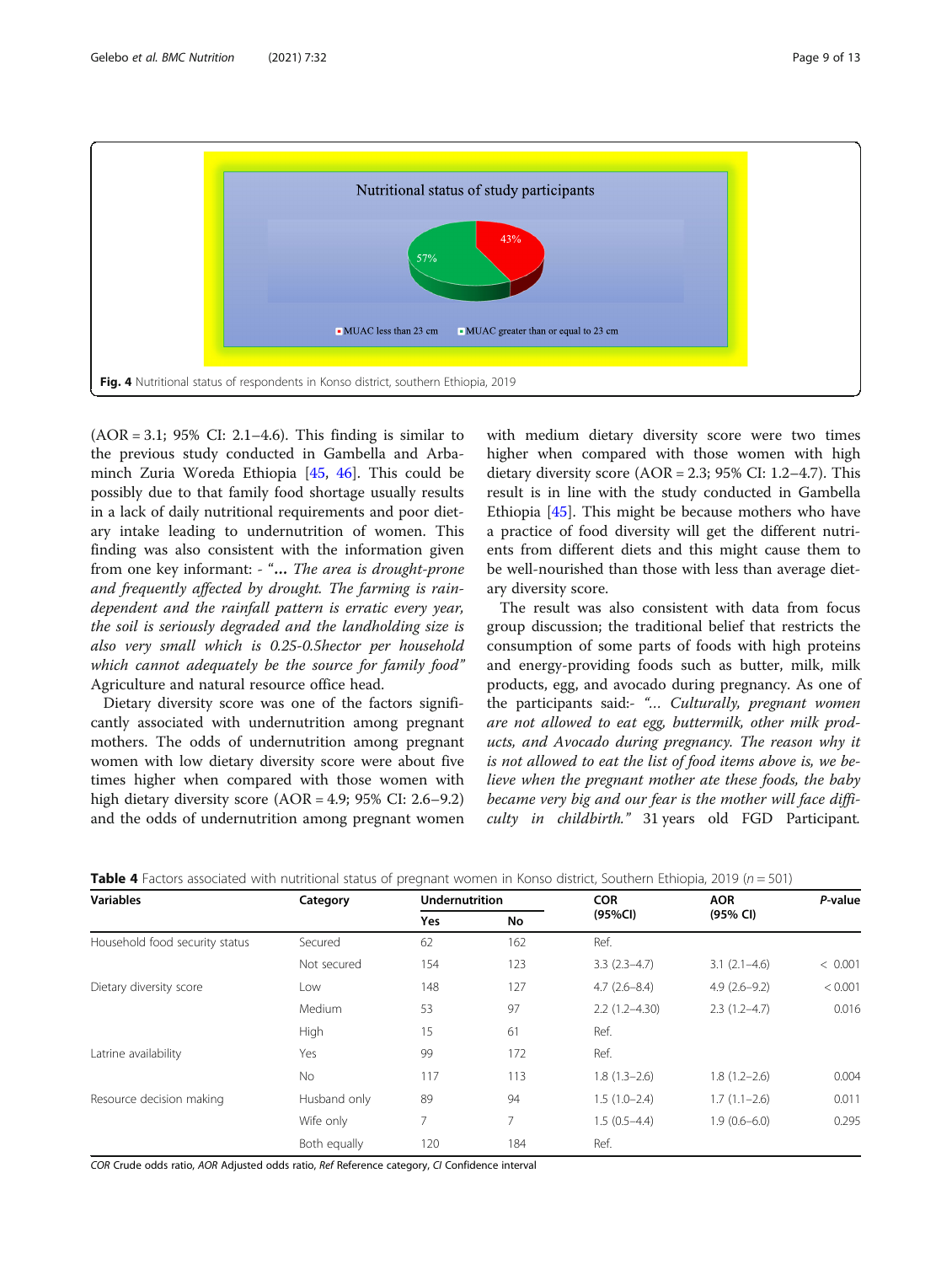<span id="page-9-0"></span>

| Table 5 Food restrictions, cultural beliefs, food production, and food diversification-related barriers found from FGD in Konso district, |  |  |  |  |
|-------------------------------------------------------------------------------------------------------------------------------------------|--|--|--|--|
| southern Ethiopia, 2019                                                                                                                   |  |  |  |  |

| <b>Categories</b>                                           | Responses                                                                                                                                                                                                                                                                                                                                                                                                                                                                                                                                                                                                                                                                                                                                                                                                                                                                                                                                             |
|-------------------------------------------------------------|-------------------------------------------------------------------------------------------------------------------------------------------------------------------------------------------------------------------------------------------------------------------------------------------------------------------------------------------------------------------------------------------------------------------------------------------------------------------------------------------------------------------------------------------------------------------------------------------------------------------------------------------------------------------------------------------------------------------------------------------------------------------------------------------------------------------------------------------------------------------------------------------------------------------------------------------------------|
| 1. Food restrictions, cultural believe<br>related barriers. | A 31 years old age pregnant mother said: " Culturally, pregnant women are not allowed to eat egg, butter,<br>milk, other milk products, and avocado during pregnancy. The reason why it is not allowed to eat the list of food<br>items above is, we believe when the pregnant mother ate these foods, the baby became very big and our fear is<br>the mother will face difficulty in childbirth."                                                                                                                                                                                                                                                                                                                                                                                                                                                                                                                                                    |
|                                                             | Another 31 years pregnant woman said:<br>There is one quote related to using butter in a meal during pregnancy and this quote is used when people<br>explaining something that is not relevant to be discussed or told before it is real-time or proud with something<br>which is hope but not at hand. This saying is: "Why you drink butter before the fetus delivered from mother's<br>womb"                                                                                                                                                                                                                                                                                                                                                                                                                                                                                                                                                       |
|                                                             | A 35 years old participant " The practice and attitude of some specific parts of food restriction is currently<br>changing but commonly practiced in illiterate community and traditional believes followers."                                                                                                                                                                                                                                                                                                                                                                                                                                                                                                                                                                                                                                                                                                                                        |
|                                                             | A 58 years mother in low responded for the time when some foods restricted during pregnancy as:-<br>" It is from her early pregnancy or as she knows she is pregnant, mostly since the 4th month or second<br>trimester of pregnancy. She also stated, the Cause for physical health deterioration in my opinion is; there is a<br>food shortage in our area, but food sharing practice within the family in our community has its problem. The<br>community gives priority to husbands and elders in food sharing and mothers who engaged in food sharing and<br>small kids left with residual. Sometimes the remaining food might not adequately support mothers in their<br>nutrition and mother will fall in food inadequate."                                                                                                                                                                                                                    |
|                                                             | A 38 years old pregnant woman's husband said:<br>" Off course, our area is drought-prone and frequently affected by drought, but besides that, some husbands<br>have not given attention to their wives and family because our community is male dominant and males are the<br>decision-makers for all family-related issues. on the other hand, males are mobile (moves from place to place for<br>work-related purposes) and can have an opportunity to get a variety of foods but mothers and small kids are re-<br>stricted to stay at home so that they lack the opportunity to get a variety of food."                                                                                                                                                                                                                                                                                                                                          |
| 2. Food production-related barriers                         | Agriculture and natural resource office head said: " The area is drought-prone frequently affected by drought.<br>The farming is rain-dependent and the rainfall pattern is inerratic every year, the soil is seriously degraded and the<br>landholding size is also very small which is 0.25–0.5 ha per household which cannot adequately be the source for<br>family food"                                                                                                                                                                                                                                                                                                                                                                                                                                                                                                                                                                          |
|                                                             | Agriculture and natural resource department head said: " Food shortage is common in our district, currently<br>the district is categorized as priority one district in early warning, four thousand six hundred twenty-seven people<br>included in safety net program,31,570 people are exposed to emergence, almost one-third of the population is in<br>food insecurity status."                                                                                                                                                                                                                                                                                                                                                                                                                                                                                                                                                                    |
| 3. Food diversification practice-<br>related barriers       | A community health worker said: " The health extension workers in the community are giving nutrition<br>education in food diversification. However, nutrition counseling uptaking and implementation by our mothers is<br>compromised, almost all households have chicken, producing egg and fruits grown in the garden but, most of<br>them used to sell for household income rather than used for consumption. This indicates the poor nutritional<br>status of pregnant women is not only associated with lack of food but also diversification of food is not<br>commonly practiced"                                                                                                                                                                                                                                                                                                                                                              |
|                                                             | A community health worker said: " The feeding practice in our community is a little bit different, the food<br>content is not diversified, taking snacks and additional meal during pregnancy is not common and nutrition<br>education activities at the community level are not strong besides to very low socio-economic status of the<br>community"<br>" Family meal preparation trend is also totally changed in my observation, the meal for the family is only<br>prepared once at night and the whole day people are depending on a locally prepared drink called Chaka<br>including pregnant mothers itself." community health workers<br>Again he said, "Our district is supported by therapeutic supplementary feeding program for pregnant women and<br>lactating mothers and children under five years of age, but community-level health services such as screening<br>mothers and children for their nutritional status is not strong." |

Therefore, this can also affect the dietary diversity of pregnant women and lead to the poor nutritional status of pregnant mothers.

Latrine availability at the household level was significantly associated with the undernutrition of pregnant women. The odds of undernutrition among pregnant women without a latrine in their house were 1.8 times higher when compared to the counterparts (AOR = 1.8; 95%CI: 1.2–2.6). This result is in line with the study conducted in Tanzania [[47](#page-12-0)]. The possible explanation

may be those pregnant women who have no latrine and using open field defecation have higher exposure to recurrent diarrheal disease and other infections these may lead to the poor nutritional status of pregnant mothers since infection and malnutrition have a direct relationship and it is an immediate cause for undernutrition.

The decision-making power on household assets had also a significant association with pregnant women undernutrition. The odds of undernutrition among pregnant women who had family resource decision-making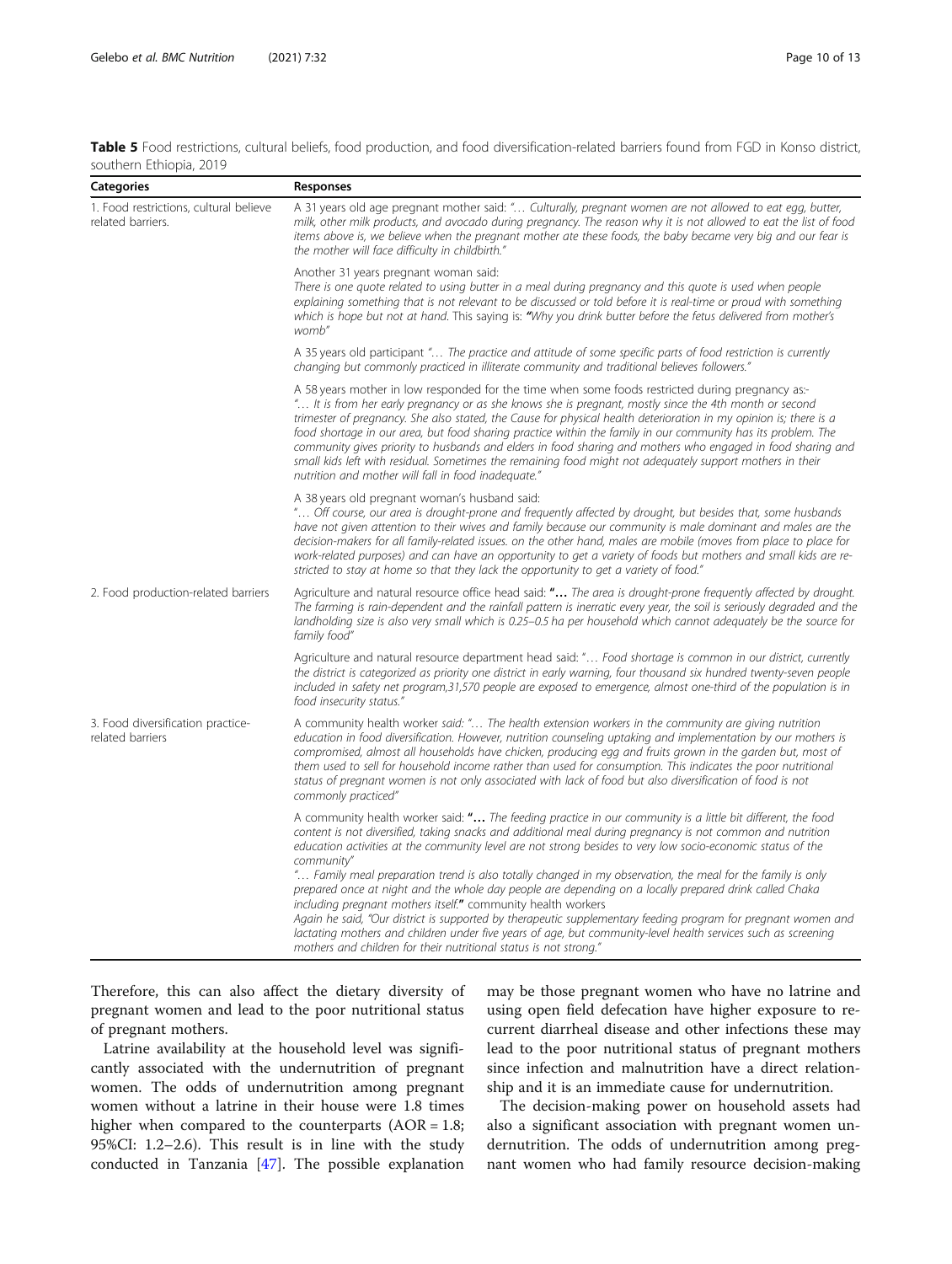by husband only were 1.7 times higher than those who made the decision both husband and wife  $(AOR = 1.7)$ ; 95%CI: 1.1–2.6). This finding is in line with findings from a qualitative study conducted in three foodinsecure districts of Tigray Region, Northern Ethiopia [ $48$ ]. This might be due to the reason that one part wife only or husband only decision in family resources may affect their communication and if one ignores the idea of others, this may cause the wives not to be supported by their husbands and this may also negatively affect their nutritional habit. In addition to that, the finding was consistent with qualitative data from focus group discussion:- "… Some husbands have not given attention for their wives and family because our community is male dominant and males are the decision-makers for all family-related issues. On the other hand, males are mobile (moves from place to place for work-related purposes) and can have an opportunity to get a variety of foods but mothers and small kids are restricted to stay at home so that they lack un opportunity to get a variety of food." FGD participant.

#### Limitations of the study

This study recognized the following limitations: this study used MUAC < 23 cm as the cut-off value for undernutrition in pregnant women. Currently, there is no consensus on how to identify pregnant as acutely malnourished but according to Ververs MT et al., MUAC was identified as the preferential indicator of choice this is because of its relatively strong association with low birth weight, narrow range of cut-off values, simplicity of measurement and it does not require prior knowledge of gestational age and a conservative cut-off < 23 cm was recommended in African contexts to include most pregnant women of low birth weight for their infants [\[34](#page-11-0)]. Some self-reported variables like household food security status and decision-making power on the household assets may be affected by social desirability bias and it was reduced through detailed clarification of the objective before entering into individual interviews. In dietary diversity assessment since 24-h recall data collection (food listing method) used, thorough interview process recall bias is expected (reduced by probing).

# Conclusions

The prevalence of undernutrition among pregnant women was found to be higher than previously reported findings in Ethiopia and other countries. Food security, dietary diversity, latrine availability, family resource decision making, food restriction, weak nutrition education, and malnutrition screening program, the practice of depending on a local alcoholic drink called "Cheka", drought, poor hygiene and sanitation coverage, traditional way of farming and low socio-economic status were identified factors. Hence, interventions targeting maternal nutrition education, personal hygiene, and sanitation, encouraging irrigation through working with the agricultural sector to change the traditional way of farming practices and the economic status of the community are recommended.

#### Abbreviations

ANC: Antenatal care; DD: Dietary diversity; DDS: Dietary diversity score; EDHS: Ethiopian Demographic and Health Survey; FAO: Food and Agriculture Organization; FS: Food security; IUGR: Intrauterine Growth Retardation; IFAD: International fund for agriculture and development; MUAC: Mid-Upper Arm Circumference; SPSS: Statistical Package for Social Science; WFP: World Food Program; WHO: World Health Organization

#### Acknowledgments

The authors acknowledge the Arba Minch University, College of Medicine, and Health Sciences for funding and respondents in the Konso district for providing data. We also would like to acknowledge data collectors and supervisors for accomplishing their tasks.

#### Authors' contributions

DG: Designed and participated in data collection, conducted the data analysis and interpretation, developed the first draft, and revised subsequent drafts. GA: advised on the conception of the study area, data analysis, and interpretation reviewed and commented on successive drafts. DA: advised on the conception of the study area, data analysis, and interpretation reviewed and commented on successive drafts. MA: Advised on the data analysis and interpretation and commented on successive drafts. All authors reviewed and approved the final manuscript.

#### Funding

Funding was obtained from Arba Minch University, College of Medicine and Health sciences.

#### Availability of data and materials

All relevant data are available from the corresponding author upon reasonable request.

#### Declarations

#### Ethics approval and consent to participate

Ethical clearance was obtained from the ethical review committee of Arba Minch University, College of Medicine and Health Sciences with reference number IRB/12032569/111. From the Konso district health office, letters of permission were obtained for each selected Kebele. Written informed consent was obtained from each participant at the time of data collection and for those illiterate participates the informed consent was obtained from the legal guardian. Those individuals not willing to participate were given the right to do so. Throughout all research processes, the confidentiality of responses was also ensured. All methods were carried out under relevant guidelines and regulations in the method section.

#### Consent for publication

Not applicable.

#### Competing interests

The authors declare that they have no competing interests.

#### Author details

<sup>1</sup>Save the Children International, Konso Project Office, Konso, Ethiopia. <sup>2</sup>School of Public Health, College of Medicine and Health Sciences, Arba Minch University, Arba Minch, Ethiopia.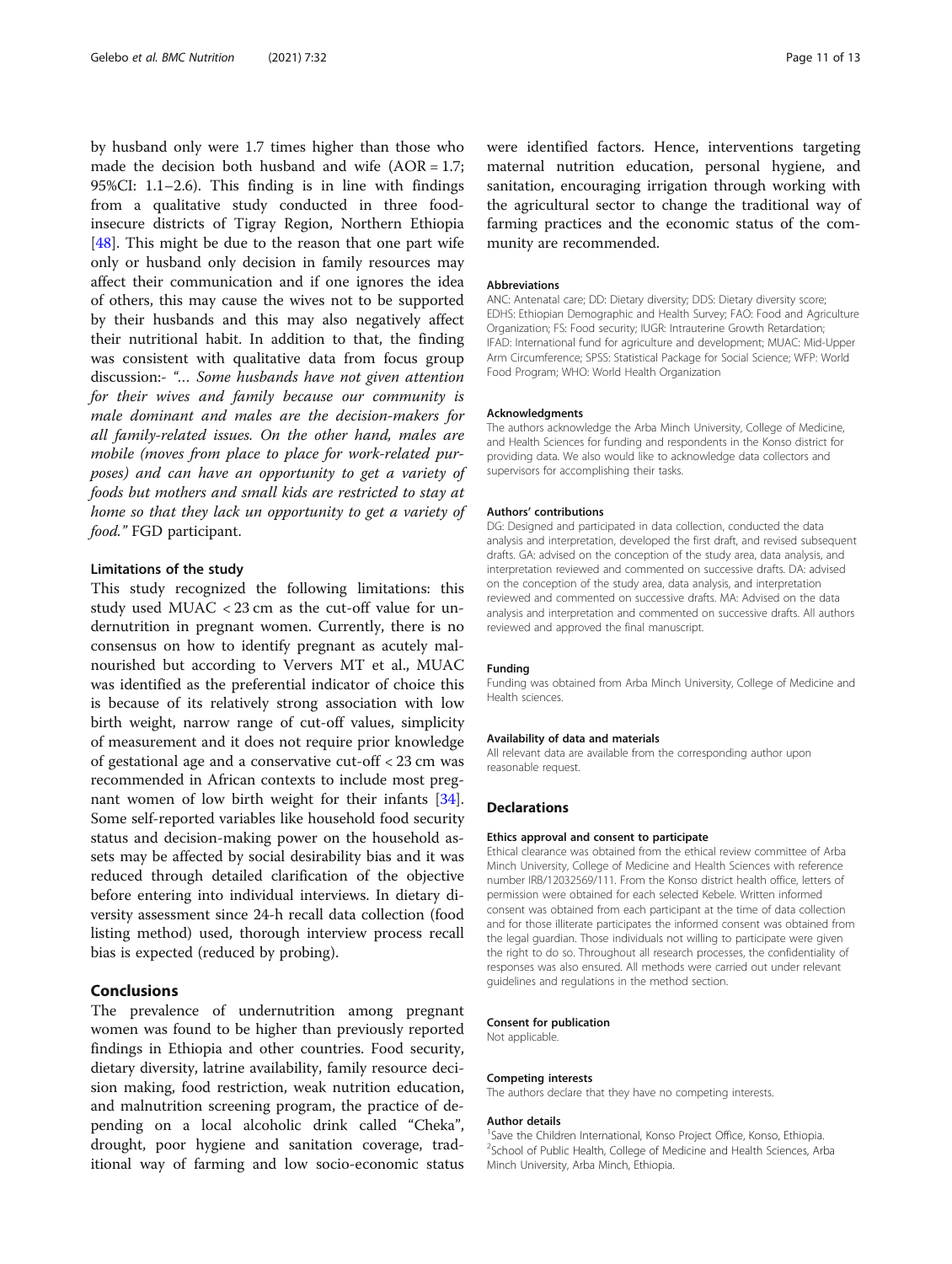#### <span id="page-11-0"></span>Received: 12 January 2021 Accepted: 4 May 2021 Published online: 12 July 2021

#### References

- 1. Dalky H, Qandil A, Alqawasmi A. Factors associated with Undernutrition among pregnant and lactating Syrian refugee women in Jordan. Global J Health Sci. 2018;10(4):1–58.
- 2. Prajakta Ganesh Joshi G, Jain S, Dubey V. Nutritional status of pregnant women reporting at rural health training centre international. J Reprod Contraception Obstet Gynecol. 2017;6(9).
- 3. UNICEF. The lancet series on maternal and child undernutrition. 2018.
- 4. Skinner A-L. Pregnancy outcome in south Asian women: factors affecting diet and nutrition: University of Central Lancashire; 2012.
- 5. Daba G, Beyene F, Fekadu H, Garoma W. Assessment of knowledge of pregnant mothers on maternal nutrition and associated factors in Guto Gida Woreda, east Wollega zone, Ethiopia. J Nutr Food Sci. 2013;3(6):1.
- 6. Martin-Gronert MS, Ozanne SE. Maternal nutrition during pregnancy and health of the offspring. Biochem Soc Trans. 2006;34(5):779–82. [https://doi.](https://doi.org/10.1042/BST0340779) [org/10.1042/BST0340779.](https://doi.org/10.1042/BST0340779)
- 7. Imdad A, Bhutta ZA. Maternal nutrition and birth outcomes: effect of balanced protein-energy supplementation. Pediatr Perinat Epidemiol. 2012; 26:178–90. <https://doi.org/10.1111/j.1365-3016.2012.01308.x>.
- 8. Bagriansky J, Champa N, Pak K, Whitney S, Laillou A. The economic consequences of malnutrition in Cambodia, more than 400 million US dollars lost annually. Asia Pac J Clin Nutr. 2014;23(4):524–31. [https://doi.](https://doi.org/10.6133/apjcn.2014.23.4.08) [org/10.6133/apjcn.2014.23.4.08.](https://doi.org/10.6133/apjcn.2014.23.4.08)
- Lewit EM, Baker LS, Corman H, Shiono PH. The direct cost of low birth weight. Futur Child. 1995;5(1):35–56. [https://doi.org/10.2307/1602506.](https://doi.org/10.2307/1602506)
- 10. Liu FLZY, Parés GV, Reidy KC, Zhao WZ, Zhao A, Chen C, et al. Nutrient intakes of pregnant women and their associated factors in eight cities of China: a cross-sectional study. Chin Med J. 2015;128(13).
- 11. Adikari A, Sivakanesan R, Wijesinghe D, Liyanage C. Assessment of nutritional status of pregnant women in a rural area in Sri Lanka. In: Assessment of nutritional status of pregnant women in a rural area in Sri Lanka; 2016.
- 12. EA. U. Nutritional practices and taboos among pregnant women attending antenatal care at the general hospital in Kano, Northwest Nigeria. . Ann Med Health Sci Res 2016;6(2):109–114, DOI: [https://doi.org/10.4103/2141-924](https://doi.org/10.4103/2141-9248.181846) [8.181846.](https://doi.org/10.4103/2141-9248.181846)
- 13. Kedir HBY, Worku A. Magnitude and determinants of malnutrition among pregnant women in eastern E Ethiopia: evidence from rural, communitybased setting. Matern Child Nutr. 2016;12(1):51–63. [https://doi.org/10.1111/](https://doi.org/10.1111/mcn.12136) [mcn.12136.](https://doi.org/10.1111/mcn.12136)
- 14. Diddana TZ. Factors associated with dietary practice and nutritional status of pregnant women in Dessie town, northeastern Ethiopia: a communitybased cross-sectional study. BMC Pregnancy Childbirth. 2019;19(1):1–10.
- 15. Mariyam AFDB. Epidemiology of malnutrition among pregnant women and associated factors in central refit valley of Ethiopia, 2016. J Nutr Disord Ther. 2018;8(01):1–8.
- 16. Desalegn KPS, Debebe M. Dietary practices and associated factors among pregnant women in Wondo genet district, southern Ethiopia: a crosssection study. J Pharm Sci Innov. 2015;4(5):270–5.
- 17. Muze MYM, Kedir S, Mustafa A. Prevalence and associated factors of undernutrition among pregnant women visiting ANC clinics in Silte zone, Southern Ethiopia. BMC Pregnancy Childbirth. 2020;20(1):1–8.
- 18. Gebre BBS, Taddese Z, Legesse T, Letebo M. Determinants of malnutrition among pregnant and lactating women under humanitarian setting in Ethiopia. BMC Nutr. 2018;4(1):1–8.
- 19. Belete YNB, Firehiwot M. Undernutrition and associated factors among adolescent pregnant women in Shashemene, west Arsi zone, Ethiopia: a community-based study. J Nutr Food Sci. 2016.
- 20. Kumera GGD, Alebel A, Feyera F, Eshetie S. Undernutrition and its association with socio-demographic, anemia and intestinal parasitic infection among pregnant women attending antenatal care at the University of Gondar Hospital, Northwest Ethiopia. Matern Health Neonatol Perinatol. 2018;4(1):1–10.
- 21. Dadi AFDH. Undernutrition and its associated factors among pregnant mothers in Gondar town, Northwest Ethiopia. PloS One. 2019;14(4).
- 22. Zewdie S, Fage SG, Tura AK, Weldegebreal F. Undernutrition among pregnant women in rural communities in southern Ethiopia. Int J Womens Health. 2021;13:73–9. [https://doi.org/10.2147/IJWH.S285132.](https://doi.org/10.2147/IJWH.S285132)
- 23. I H. Reduction of food intake during pregnancy in rural South India. Tropical Med Int Health 1996; 1(3):399–405, DOI: [https://doi.org/10.1046/j.1365-31](https://doi.org/10.1046/j.1365-3156.1996.d01-53.x) [56.1996.d01-53.x](https://doi.org/10.1046/j.1365-3156.1996.d01-53.x).
- 24. Abasizadeh SHZ, Deres F. Prevalence of malnutrition during pregnancy and associated factors in women of Ardal County in 2012–2013. Int J Epidemiol Res. 2016;3(1):19–25.
- 25. Chinnakali PUR, Shokeen D, Singh K, Kaur M, Singh AK, Goswami A, et al. Prevalence of household-level food insecurity and its determinants in an urban resettlement colony in north India. J Health Popul Nutr. 2014;32(2):227.
- 26. Zhou DST, Ali S, Ahmad W, Din IU, Ilyas A. Factors affecting household food security in the rural northern hinterland of Pakistan. J Saudi Soc Agric Sci. 2019;18(2):201–10.
- 27. Kiboi WKJ, Chege P. Dietary diversity, nutrient intake and nutritional status among pregnant women in Laikipia County, Kenya. Int J Health Sci Res. 2016:378–9.
- 28. Lee SETS, Merialdi M, Caulfield LE. Dietary intakes of women during pregnancy in low-and middle-income countries. Public Health Nutr. 2013; 16(8):1340–53. <https://doi.org/10.1017/S1368980012004417>.
- 29. Ayensu J, Annan R, Lutterodt H, Edusei A, Peng LS. Prevalence of anemia and low intake of dietary nutrients in pregnant women living in rural and urban areas in the Ashanti region of Ghana. PLoS One. 2020;15(1).
- 30. Daniel SPG, Gnanaraj S, Sharmine E. Effect of nutrition education among pregnant women with low body mass index: a community-based intervention. Int J Community Med Public Health. 2016;3(11):3135–9.
- 31. Acharya SRBJ, Timilsina DP. Factors associated with nutritional status of women of reproductive age group in rural, Nepal. Asian Pac J Health Sci. 2017;4(4):19–24. [https://doi.org/10.21276/apjhs.2017.4.4.6.](https://doi.org/10.21276/apjhs.2017.4.4.6)
- 32. F. H. Maternal factors, early pregnancy anthropometry, and gestational weight gain: a population-based study in Matlab, Bangladesh, 2016.
- 33. Report K. Pregnant women undernutrition; 2018.
- 34. Ververs MTAA, Sackl A, Staderini N, Captier V. Which anthropometric indicators identify a pregnant woman as acutely malnourished and predict adverse birth outcomes in the humanitarian context? PLoS Curr. 2013;7(5).
- 35. TB GK, Marie C. Guidelines for measuring household and individual dietary diversity. UN: FAO; 2013.
- 36. EDHS. Central statistical agency [Ethiopia] and ORC Macro. Ethiopia Demographic and Health Survey (EDHS). 2016.
- 37. Tang AMCM, Dong K, Terrin N, Edmonds A, Assefa N, Maalouf-Manasseh Z. Determining a global mid-upper arm circumference cutoff to assess malnutrition in pregnant women: Food and Nutrition Technical Assistance; 2016.
- 38. F. F. Minimum dietary diversity for women: a guide for measurement. Rome: FAO. 2016;82./ FAO, Minimum Dietary Diversity for Women; A Guidelines to Measurement, Food and Agriculture Organization of the United Nations. Rome: FANTA; 2016.
- 39. Coates JSA, Bilinsky P. Household food insecurity access scale (HFIAS) for measurement of food access: indicator guide: version 3; 2007.
- 40. Girard AWSJ, McAuliffe C, Olude O. The effects of household food production strategies on the health and nutrition outcomes of women and young children: a systematic review. Paediatr Perinat Epidemiol. 2012;26: 205–22. <https://doi.org/10.1111/j.1365-3016.2012.01282.x>.
- 41. Ravaoarisoa LRL, Rakotonirina J, Rakotomanga JD, Donnen P, Dramaix MW. Socioeconomic determinants of malnutrition among mothers in the Amoron'i Mania region of Madagascar: a cross-sectional study. BMC Nutr. 2018;4(1):1–8.
- 42. DA Desyibelew HD. Burden and determinants of malnutrition among pregnant women in Africa: a systematic review and meta-analysis. PLoS One. 2019;6, 14(9).
- 43. Alemayehu AGL, Yemane T, Asres Y. Prevalence, severity, and determinant factors of anemia among pregnant women in South Sudanese refugees, Pugnido, Western Ethiopia. Anemia. 2016:2016.
- 44. Gao HSC, Scherbaum V, Biesalski HK, Wang Q, Hormann E, Bellows AC. Dietary intake and food habits of pregnant women residing in urban and rural areas of Deyang City, Sichuan Province, China. Nutrients. 2013;5(8): 2933–54. [https://doi.org/10.3390/nu5082933.](https://doi.org/10.3390/nu5082933)
- 45. Nigatu MGT, Gemeda DH. Household food insecurity, low dietary diversity, and early marriage were predictors for Undernutrition among pregnant women residing in Gambella, Ethiopia. Adv Public Health. 2018;1:2018.
- 46. Tikuye HHGS, Mesfin A, Whiting S. Prevalence and factors associated with undernutrition among exclusively breastfeeding women in Arba Minch